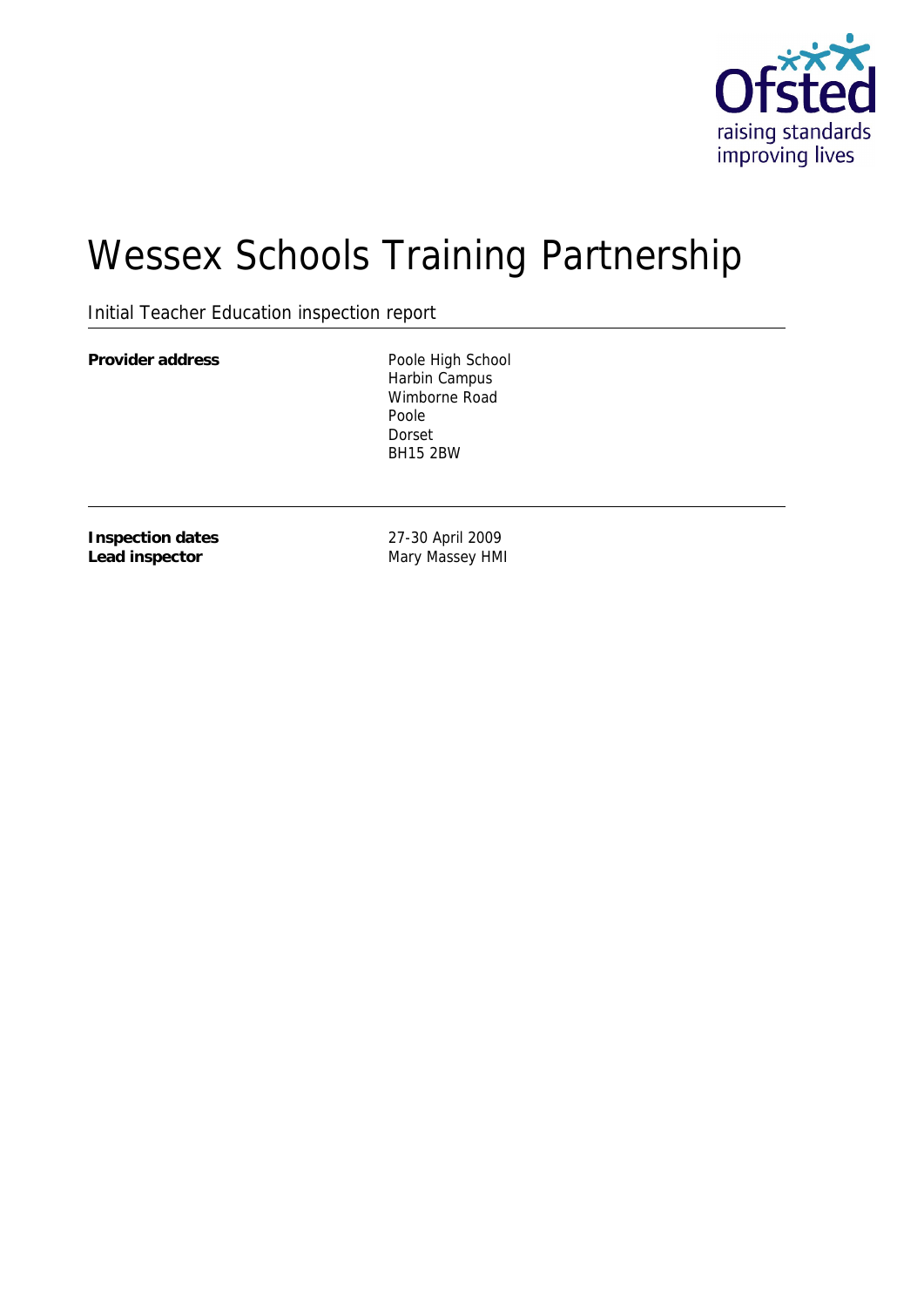This document may be reproduced in whole or in part for non-commercial educational purposes, provided that the information quoted is reproduced without adaptation and the source and date of publication are stated.

The Office for Standards in Education, Children's Services and Skills (Ofsted) regulates and inspects registered childcare and children's social care, including adoption and fostering agencies, residential schools, family centres and homes for children. It also inspects all state maintained schools, nonassociation independent schools, pupil referral units, further education, initial teacher education, and publicly funded adult skills and employment-based training, the Children and Family Court Advisory and Support Service (Cafcass), and the overall level of services for children in local authority areas (through annual performance assessments and joint area reviews).

**www.ofsted.gov.uk**

Reference no. 080190

© Crown Copyright 2009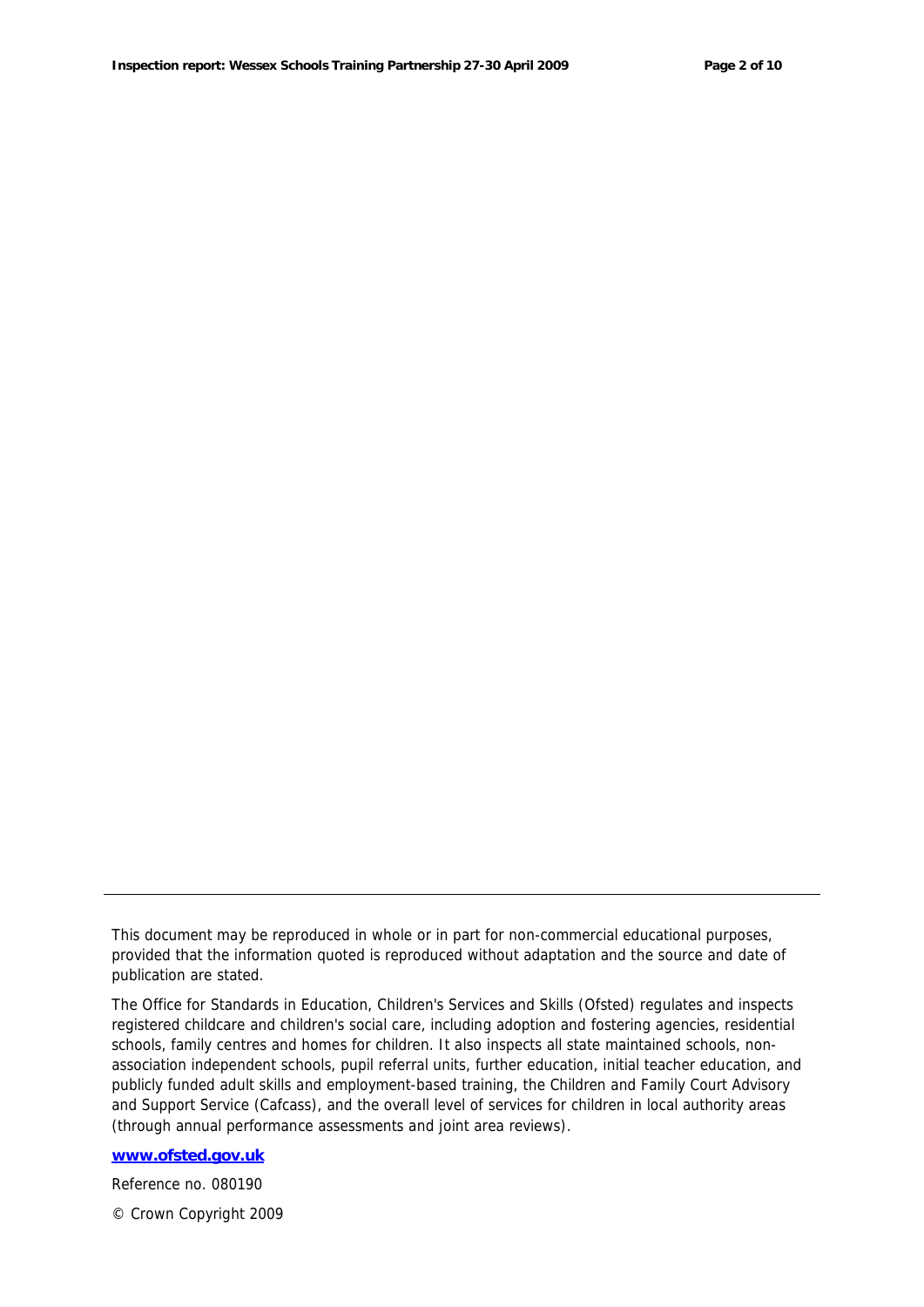# **Introduction**

1. This inspection was carried out by one of Her Majesty's Inspectors supported by a team of specialist inspectors in accordance with the Framework for the Inspection of Initial Teacher Education (2008-11).

2. The inspection draws upon evidence from all aspects of the provision to make judgements against all parts of the inspection evaluation schedule in the framework. Inspectors focused on the overall effectiveness of the training in supporting high quality outcomes for trainees and the capacity of the partnership to bring about further improvements. A summary of the grades awarded is included at the end of this report.

#### **Key to inspection grades**

| Grade 1 | Outstanding  |
|---------|--------------|
| Grade 2 | Good         |
| Grade 3 | Satisfactory |
| Grade 4 | Inadequate   |

# **The provider**

3. Wessex Schools Training Partnership is a partnership of a group of schools within Poole and Bournemouth local authorities. The provider offers a route to Qualified Teacher Status (QTS) for 14 secondary trainees through employmentbased initial teacher education, with Poole High School employing almost two-thirds of them. Trainees are recruited for both priority and non-priority subjects and are trained for two key stages within the 11-18 age range. The course lasts for one academic year, starting in April.

4. The three employing schools, each of which has entry at Year 8, serve wide ranging socio-economic contexts. Three further schools support the partnership by offering additional training and placement opportunities, particularly by providing trainees with experience of teaching pupils in Year 7.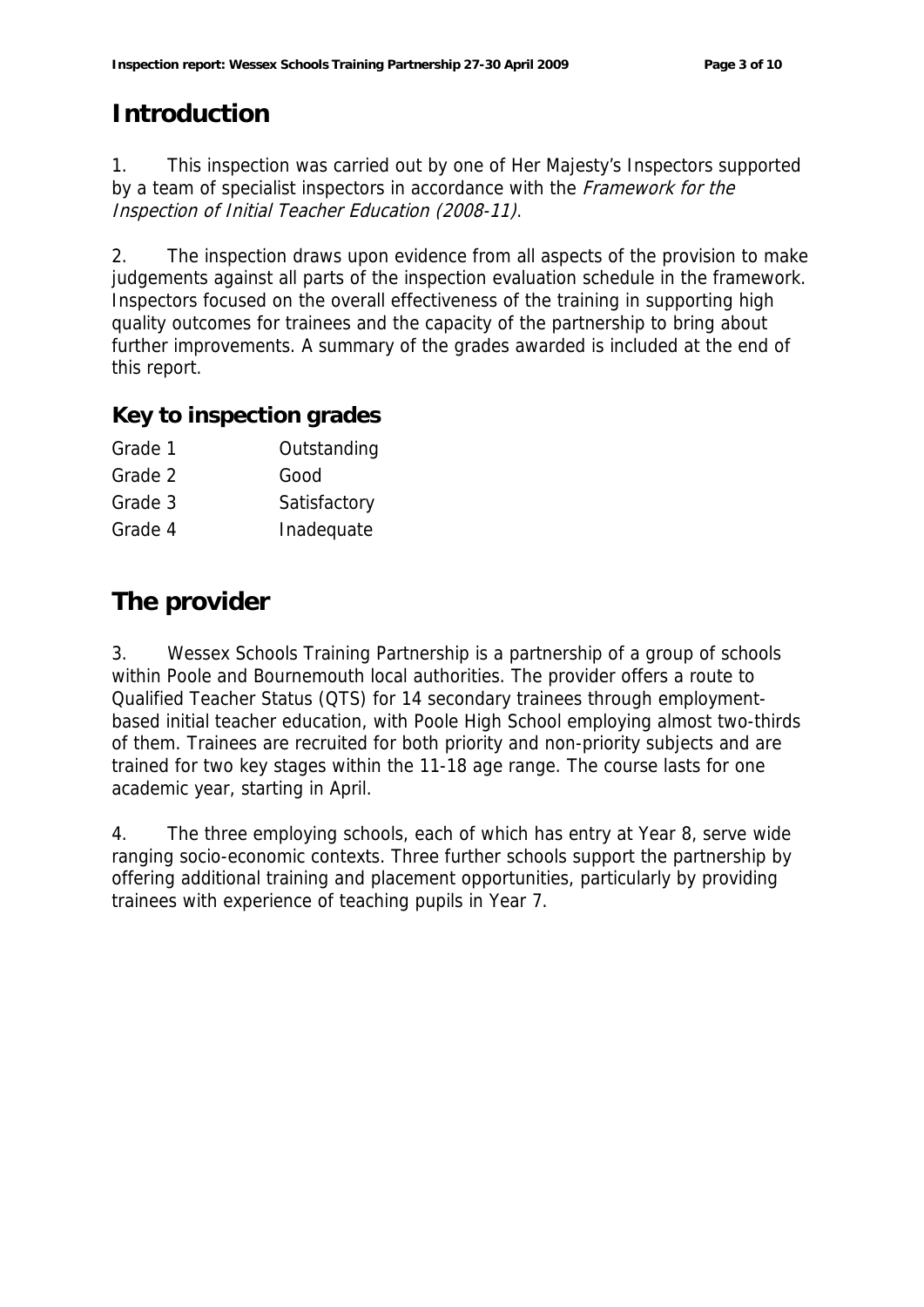# **Employment-based routes to qualified teacher status**

### **Key strengths**

- 5. The key strengths are:
- the outstanding quality of personal support for all trainees, particularly provided by advisory support tutors, which contributes to their good progress
- the effective systems for assessing the quality of trainees' teaching and their progress towards the QTS Standards
- the very good communication systems between partnership schools that ensure coherence between the elements of the course
- the thorough preparation of trainees for teaching, which leads to a very high number of previous trainees staying in the teaching profession.

#### **Required actions**

6. In order to further improve trainees' progress and attainment the provider must:

- ensure that trainees on the Key Stage 3 and Key Stage 4 programme have a secure understanding of continuity between the Key Stage 2 and Key Stage 3 curriculum in their specialist subject
- **EXECT** ensure that all trainees are effectively prepared for teaching in culturally diverse settings.

#### **Recommendations**

7. In order to further improve trainees' progress and attainment the provider should:

- ensure that recruitment procedures thoroughly assess trainees' ability to be both reflective and evaluative and then ensure that these skills are further developed throughout the course
- set clear targets for trainees' teaching that focus on the impact of their teaching upon pupil's learning
- extend the breadth and depth of trainees' own subject knowledge.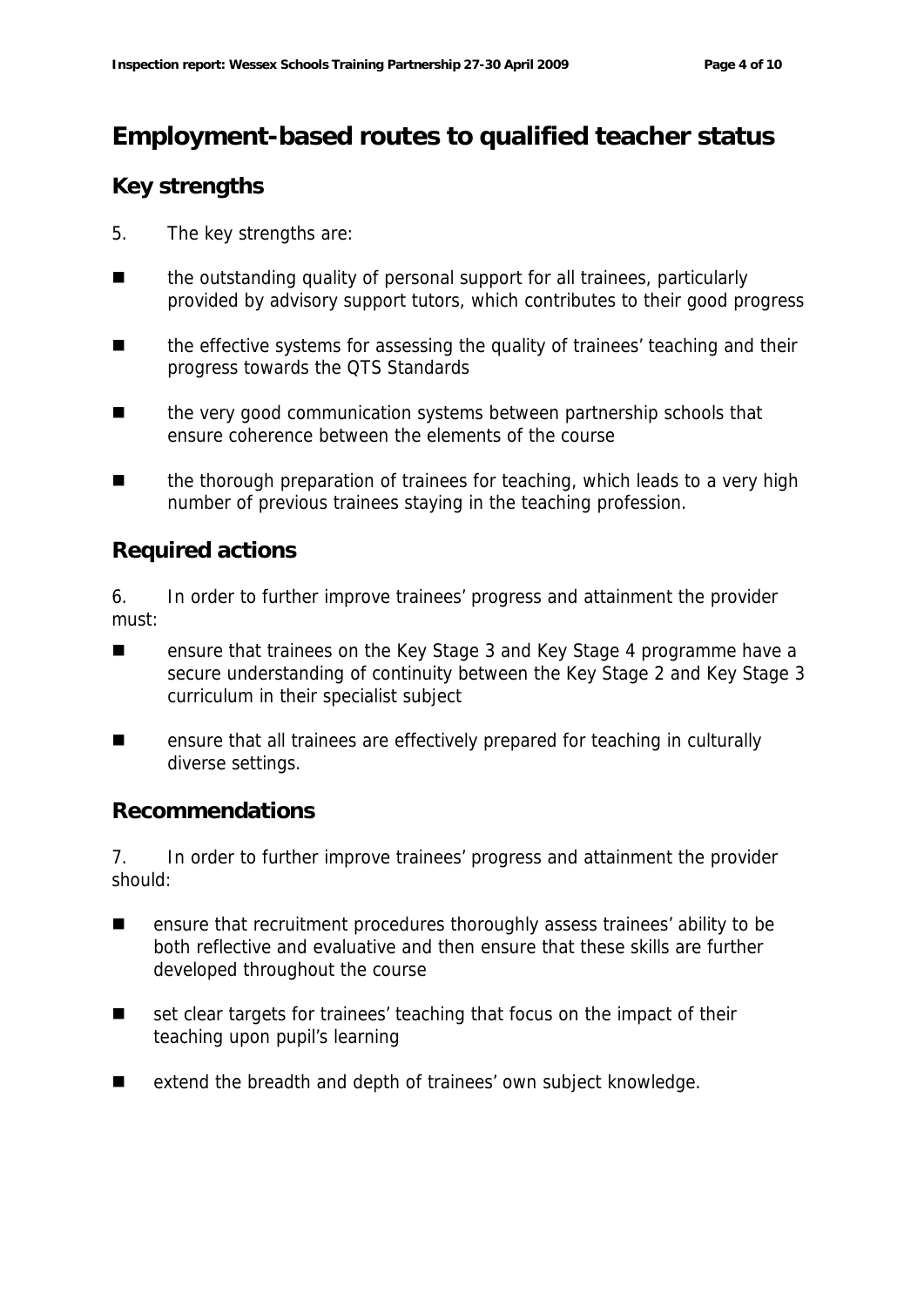8. In order to improve the quality of planning for further improvement the provider should:

 develop the partnership's self-evaluation and planning to incorporate a sharper focus on outcomes for trainees.

# **Overall effectiveness Grade: 2**

9. The total involvement of trainees in the life of their employing schools enables them to develop a good understanding of both the academic and pastoral aspects of secondary education. They enjoy being in school, show positive attitudes and have high expectations of learners.

10. Recruitment and selection procedures are good. An open evening run by the provider uses presentations by previous trainees and the course leader to make clear the heavy workload involved in the training. Consequently trainees recruited to the course are well aware of the providers' high expectations and, to date, all those who have completed the course since the provider was accredited remain employed as teachers, with many still employed within the partnership. A higher proportion of trainees from minority ethnic groups are recruited than are in the local population and each year, with considerable success, trainees are enrolled who have nonstandard qualifications. The long and short listing process is consistent and fair, with a wide range of stakeholders from the partnership involved, including subject mentors, heads of department, advisory support tutors and other representatives from the employing schools. This helps to ensure that high quality trainees are recruited. In 2009, a team task was introduced in addition to the interviews and presentation in order to assess more accurately potential trainees' ability to work effectively in teams. The current process does not always give the opportunity for interviewers to ascertain how reflective and analytical of their own practice applicants are likely to be during their training.

11. The trainees who completed the course in 2009 were the first to have their potential assessed at interview using a numerical scoring system; the accuracy of this process is under review. The assessment of trainees' potential six weeks into the course is more robust, with all but one trainee either meeting or exceeding their expected outcome. A thorough initial needs analysis is completed very early in the course and mentors use the analysis and data from subject knowledge audits to create individual training plans and subject tutorial programmes, which are modified and developed at each assessment point. This approach, together with the close relationships within such a small provider, ensures a personalised approach to training. Trainees feel that their individual needs are very well catered for through the individual training plan and that they receive a very fast response when they experience difficulties. This outstanding personal support is a key strength of the provision.

12. Mentors receive annual training and regular email contact is maintained with the course leader to ensure a consistent approach to school-based training. The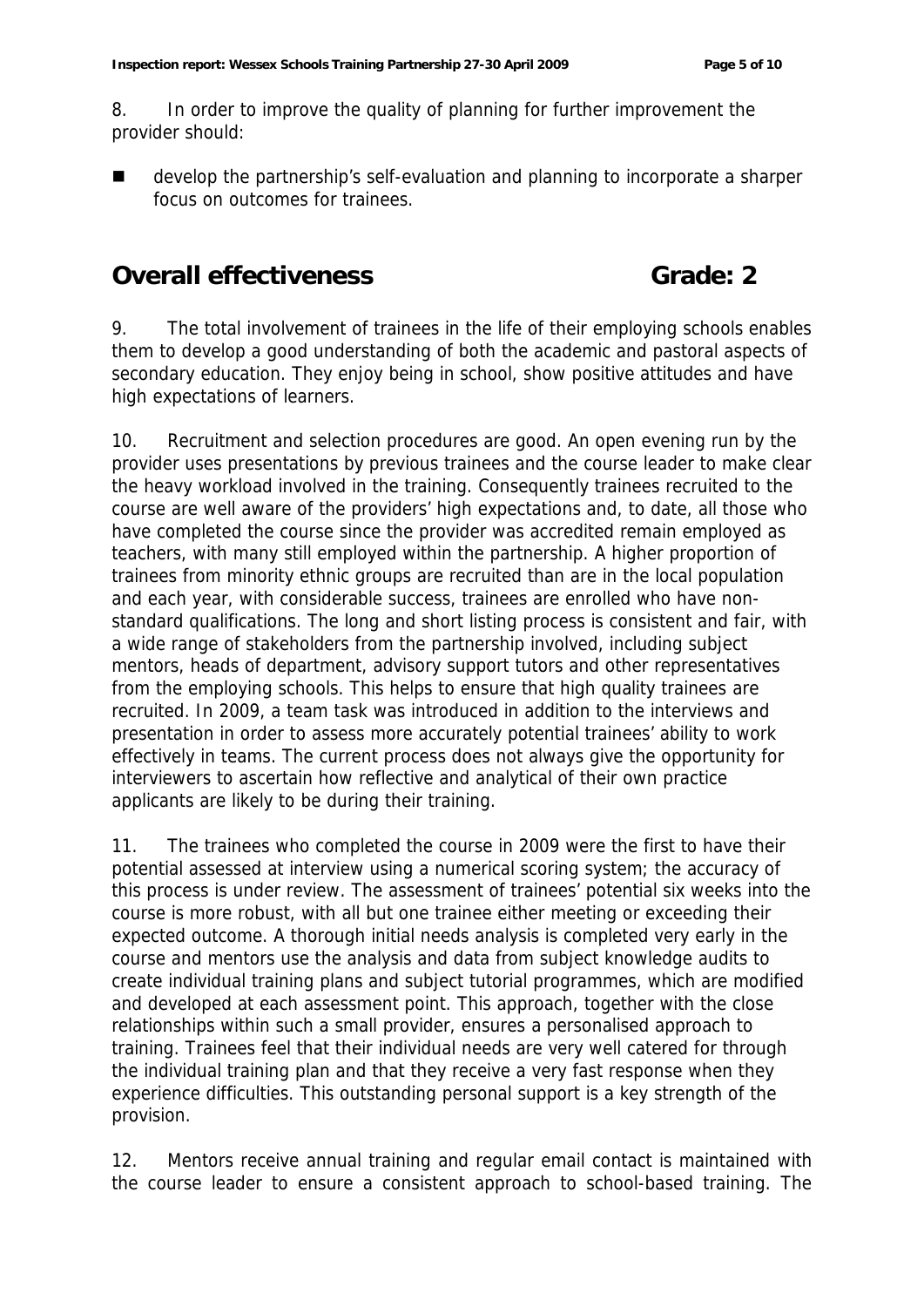course leader acknowledges that on occasions there is some inconsistency in the quality of subject mentoring across the partnership. To address this in some subjects this year, the subject tutorial programme is being delivered across partnership schools, although this has not yet had enough time to show a positive impact. In order to improve the efficiency and coherence of subject knowledge, the partnership also plans to appoint subject knowledge co-ordinators in preparation for the next intake of trainees. Because a number of different people observe each trainee, targets are not easily transferable from one lesson to the next. This limits the impact target setting has on encouraging trainees to reflect systematically upon their practice.

13. The quality of feedback by subject mentors to trainees on their teaching is good overall, with some outstanding practice. A numerical scoring system which links to the Standards enables trainees accurately to track their own progress over time. Lesson observations are managed well by the course leader who ensures that the areas being assessed link closely to the centre-based training being undertaken at the time. Assessment of trainees' teaching tends to focus more on the trainees' classroom practice than the impact of their teaching on pupils' progress and learning. The provider has recognised this and has recently modified the lesson observation form accordingly to allow for a greater weighting to be placed upon learning, for example through the collection of pupils' views on their learning.

14. Assessment procedures are thorough and consistent. Rigorous monitoring, for example by the chair of the management committee, ensures the effective moderation of judgements on the quality of trainees' teaching. The subject assignments are assessed and moderated by subject specialists. In some instances assignments are graded too generously because insufficient account is taken of the depth or breadth of trainees' subject knowledge development. Nevertheless, effective moderation systems are in place to ensure the accuracy and consistency of the final assessment of all trainees. All trainees, therefore, reliably meet the QTS Standards by the end of their course.

15. Resources are allocated effectively to ensure that trainees make good progress. An ambitious example is the provision of M-level training for some mentors as a means of developing further a core of school staff who are committed to the partnership.

16. The partnership includes a range of different types of school; it comprises a comprehensive school, a selective school, two schools with a religious character, an independent school and two middle schools. Care is taken to ensure that all trainees have placements in two complementary schools and experience of the key stages either side of those for which they are being trained. This works well for post-16 provision, but experience in Year 7 is limited, although the extent of trainees' experience is expanding this year.

17. Centre-based training is rated highly by trainees who increasingly appreciate its importance as the course progresses. Experts from both inside and outside the partnership contribute, and the skills of advisory teachers from the employing schools are used well. Although much is covered in the first few weeks of training,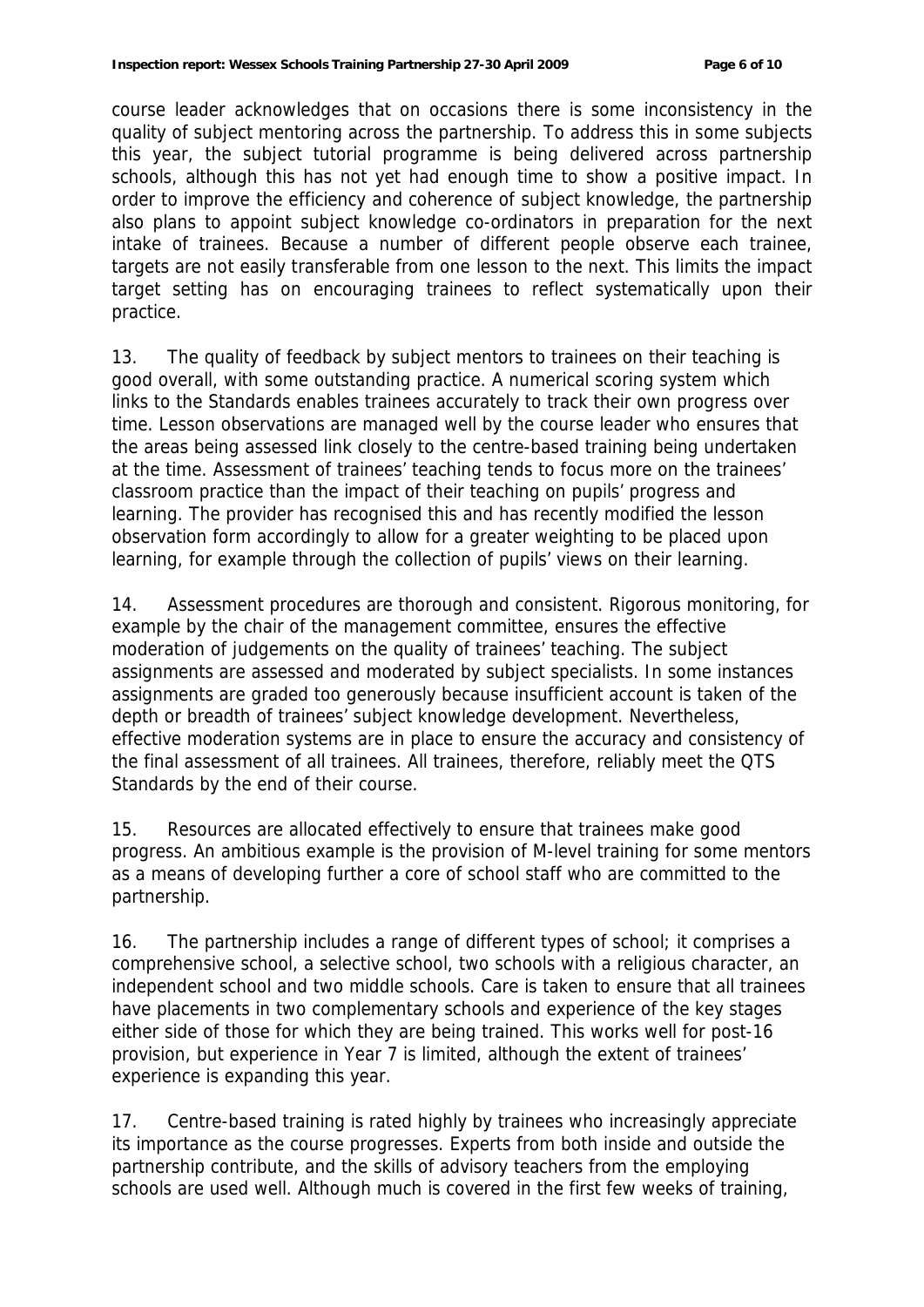the programme is extended by regular additional days throughout the course. A promising new innovation for the current cohort is the inclusion of a regular half day a week to allow trainees to share good practice. Assignments are effectively designed to link subject and pedagogic knowledge. Trainees' have only a limited theoretical understanding of the new Key Stage 3 curriculum and their awareness of subject specific links with Key Stage 2 is underdeveloped.

18. The provision makes a good contribution to equality of opportunity for trainees. Each year, some minority ethnic trainees are recruited and the current cohort has equal numbers of men and women. Trainees feel confident that they could report incidents of unlawful discrimination or harassment, although none have been reported. However, none of the partnership schools are able to provide trainees with direct experience of teaching within a culturally diverse context. Trainees are well prepared theoretically, and do have a good understanding of issues relating to diversity, but they do not have any experience teaching in a multicultural school, which limits how well prepared they are to teach in culturally diverse settings.

#### **The capacity for further improvement and/or sustaining high quality Grade: 2**

19. The provider demonstrates good capacity to improve. Data to show improvement in the proportion of trainees making expected or better progress are only available for this year. However, records show that attainment over time has improved, although the size of each cohort is small.

20. A management committee oversees the development of the partnership very effectively. It meets regularly to discuss ways to improve the provision, and now has a formal process for monitoring, planning and implementing improvements. The chair of the management committee, who was a senior leader in one of the partnership schools, has a clear view of the strengths and weaknesses of the provision, and ensures that all recommendations are implemented. The committee ensures that efficient internal and external moderation procedures are in place to confirm the accuracy and security of judgements. Members are involved in final assessment interviews with trainees. Each year a trainee representative is elected onto the management committee. In addition, in order to ensure that the opinions of all stakeholders are heard and acted upon, a strategic development committee includes interested teachers and former trainees. Mentors describe the role of this group as very effective in achieving coherence in the way the partnership is managed and ensuring that the suggested developments are implemented quickly so that outcomes for trainees improve. Much informal evaluation is passed to and acted on by this group.

21. Annual self-evaluation involves all partners, including trainees, mentors and other stakeholders. Good evaluation, including the careful analysis of trainees' progress and achievements, is carried out to ensure that the actions that are taken will bring about improvement. The introduction of formal evaluation procedures is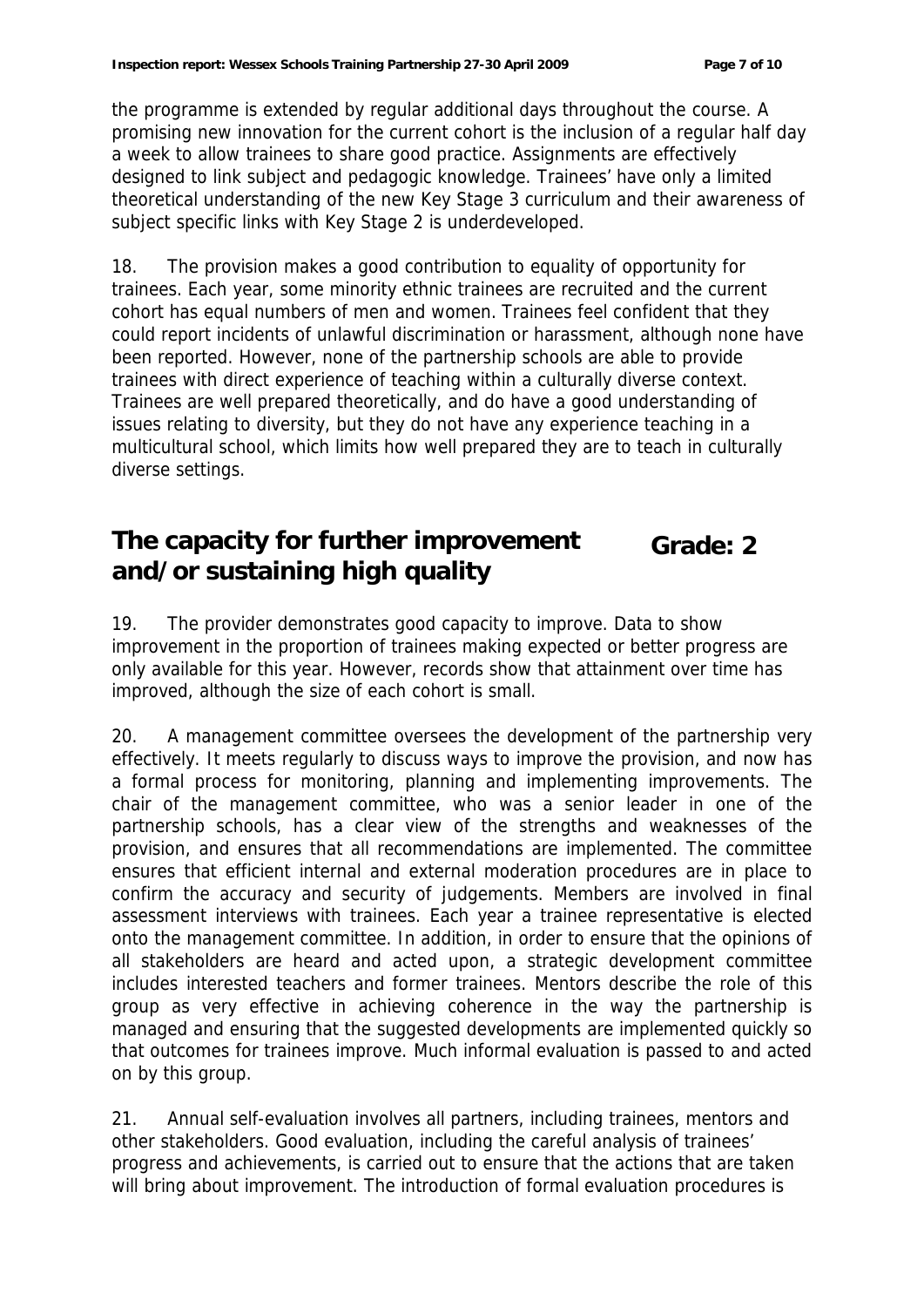relatively recent and the process is not yet always rigorous enough to provide an outstanding and incisive analysis of the quality of provision. However, the course leader and management committee know this small partnership very well. Trainees feel they are well known as individuals. The very good relationships and efficient and regular communication systems ensure that areas for development are identified very effectively and acted on quickly. As a result, many changes have been implemented, or individual needs responded to, without the need for formal evaluation, for example changes to the centre-based programme and the development of the selection process. However, written evaluations from trainees about the quality of training are not always thorough enough to be useful because responses are not always sufficiently reflective or evaluative. In addition, the areas of questioning focus on the usefulness rather than quality of the training and provision.

22. The leadership anticipates and responds to local and national initiatives well. Trainees are very well prepared within their subjects to respond to current development issues, for example in relation to changes to GCSE and AS/A2 curricula. They receive training in teaching pupils with English as an additional language and those with learning difficulties and/or disabilities, and have experience of teaching the latter. They are aware of the issues surrounding vocational diplomas and developments in the 14-19 curriculum, but they know less about the new Key Stage 3 curriculum and the teaching of reading. This is particularly pertinent as trainees are mostly employed in schools that start at Year 8 and their direct experience of Year 7 is limited to a few days. The capacity is present in the leadership to tackle this and plans are in place to improve provision in this area for the current cohort.

23. Action planning is well focused on priorities which are intended to improve outcomes for trainees. These include the increased emphasis placed on learning outcomes in the lesson observation form; the development of learning networks; and the delivery of subject tutorials jointly across the partnership. Actions such as these are often taken in response to informal evaluation and are frequently implemented more quickly than the time scale of the action plan. However, success criteria are not always sufficiently precise, quantitative and focused on trainees' outcomes.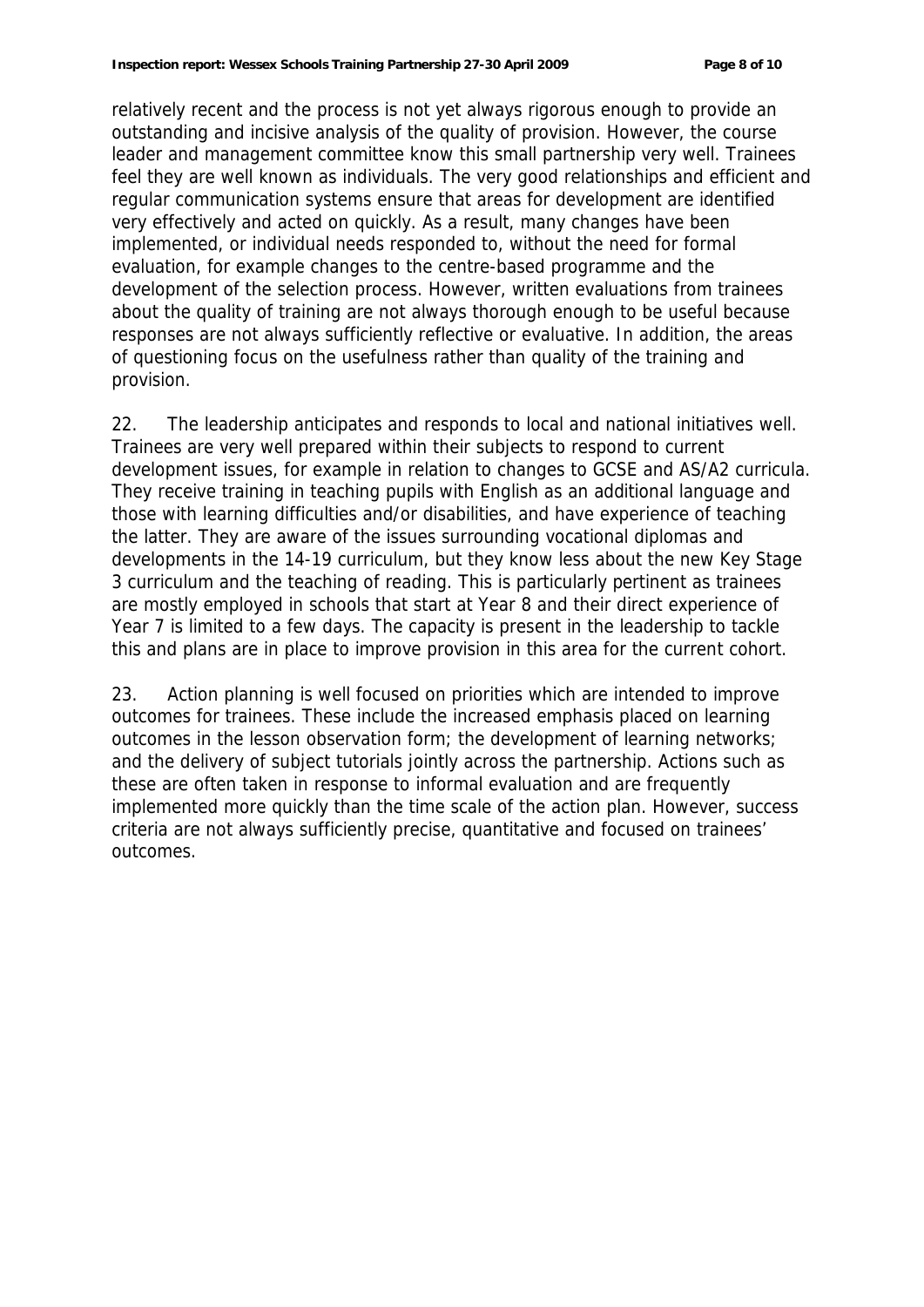# Summary of inspection grades<sup>1</sup>

**Key to judgements: grade 1 is outstanding; grade 2 is good; grade 3 is satisfactory; grade 4 is inadequate.**

#### **Overall effectiveness**

-

|                                                                                |                                                                                                                                                         | Employment-<br>routes<br>g<br>$\overline{\Omega}$ |
|--------------------------------------------------------------------------------|---------------------------------------------------------------------------------------------------------------------------------------------------------|---------------------------------------------------|
| How effective is the provision in securing high quality outcomes for trainees? |                                                                                                                                                         | 2                                                 |
| Trainees'<br>attainment                                                        | How well do trainees attain?                                                                                                                            | N/A                                               |
| Factors<br>contributing<br>to trainees'<br>attainment                          | To what extent do recruitment / selection arrangements support high<br>quality outcomes?                                                                | 2                                                 |
|                                                                                | To what extent does the training and assessment ensure that all trainees<br>progress to fulfil their potential given their ability and starting points? | 2                                                 |
|                                                                                | To what extent are available resources used effectively and efficiently?                                                                                | 2                                                 |
| The quality of<br>the provision                                                | To what extent is the provision across the partnership of consistently high<br>quality?                                                                 | 2                                                 |
| Promoting<br>equalities<br>and diversity                                       | To what extent does the provision promote equality of opportunity, value<br>diversity and eliminate harassment and unlawful discrimination?             |                                                   |

# **Capacity to improve further and/or sustain high quality**

|                                                                                                                                                               | Employment<br>based routes |
|---------------------------------------------------------------------------------------------------------------------------------------------------------------|----------------------------|
| To what extent do the leadership and management at all levels have the<br>capacity to secure further improvements and/or to sustain high quality<br>outcomes? |                            |
| How effectively does the management at all levels assess performance in order to<br>improve or sustain high quality?                                          |                            |
| How well does the leadership at all levels anticipate change, and prepare for and respond<br>to national and local initiatives?                               |                            |
| How effectively does the provider plan and take action for improvement?                                                                                       |                            |

<sup>&</sup>lt;sup>1</sup> The criteria for making these graded judgements are in the *Grade criteria for the inspection of ITE* 2008-11; Ofsted July 2008; Reference no: 080128.